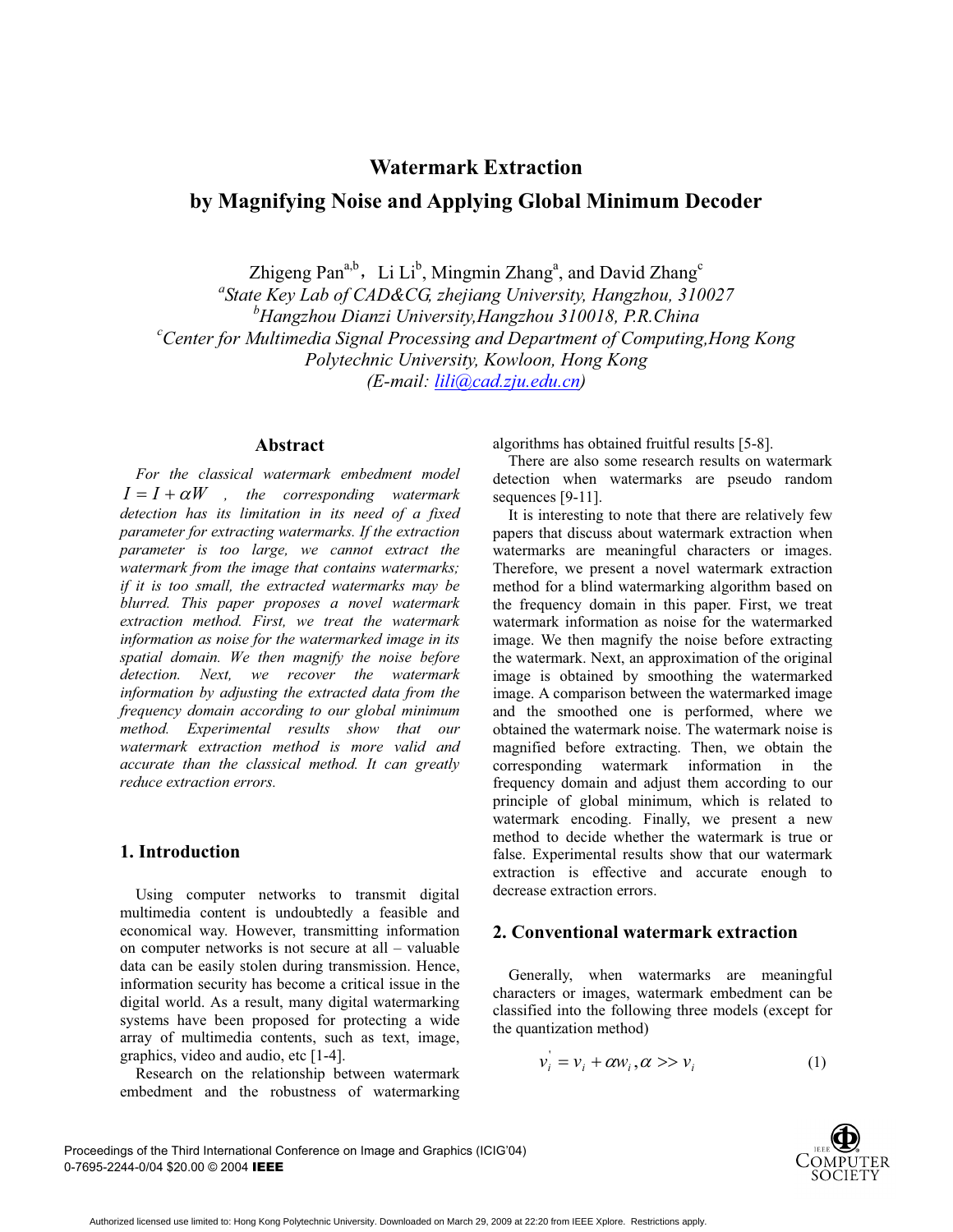$$
v_i' = v_i (1 + \alpha w_i) \tag{2}
$$

$$
v_i = v_i e^{\alpha w_i} \tag{3}
$$

where  $v_i$  denotes the frequency domain of the original image,  $v_i$  denotes the frequency domain of the watermarked image,  $W_i$  denotes watermark information after being encoded to consist of digital " $0$ " and digital "*1*", and  $\alpha$  denotes the strength parameter that is decided by the user. The corresponding watermark extraction is usually taken as in (4).

$$
\begin{cases} w_i = 1, & v_i \ge \beta \\ w_i = 0, & otherwise. \end{cases}
$$
 (4)

where  $\beta$  denotes the extraction parameter that is usually the same to the strength parameter  $\alpha$ .

However, it is difficult to find an extraction parameter that is suitable for any watermarked image since the watermarked image needs different extraction parameters to get a high quality recovered watermark image when it is attacked.

#### **3. Our method in detail**

#### **3.1 Watermark extraction**

In this paper, we smoothed the watermarked image A and get a new approximated image  $A^*$  by a de-noising method. Then,  $A$  minus  $A^*$  is considered as noise, where the watermark information is contained. Finally, we magnify the noise and add it

to  $A^*$  and get a new image  $\tilde{A}$ , which is treated as the new watermarked image to be detected. The details will be discussed in following sections.

(a). Approximation by denoising the watermarked image

Suppose  $B$  is the corresponding frequency domain of the watermarked image  $A$ , we smooth some middle spectrum coefficients of *B* and obtained  $B^*$ .  $A^*$  is the corresponding spatial domain of  $B^*$ .

(b). Magnify the noise of watermark

We can get the new watermarked image  $A$  by

$$
\tilde{A} = A^* + (A - A^*)^* \gamma \tag{8}
$$

where  $\gamma$  is the magnifying weight.

#### **3.2 Global minimum method for recovering watermarks**

We propose a new method to extract the watermark without using an extraction parameter, thus avoiding the extraction parameter problem mentioned above. In this paper, watermarks are 64\*64 binary images, the total number of 0 is *k* and the total number of 1 is (4,096-*k*). When the watermark information sequence *M* is extracted, find *k* minimum in the sequence *M* and turn them into *0*. Then, make others into *1* and get the recovered watermark information, where *k* can be regarded as one part of the key.

## **4. Algorithm design**

Our blind digital watermarking algorithm is based on the FFT frequency domain. The original image is a color image with the size of 512\*512. The watermark image is a binary image with the size of 64\*64.

#### **4.1 Embedding watermarks**

Take the Fourier Transform of the RGB components of the original color image *I*, with a size of 512\*512. Then, get the Fourier magnitude matrixes  $A_i$  and the angle matrix  $Z_i$  (i=1,2,3). If the size of the original color image is larger than 512\*512, we only select one part of it with size of 512\*512. The watermark image is binary and every pixel is *0* or *1*. We take every pixel of the watermark image and get a sequence of *0* and *1*. The sequence is divided into three groups and we can get  $B_i$  ( $i = 1,2,3$ ). The total 0 in  $B_i$  is  $C_i$  ( $i = 1, 2, 3$ ).  $C_i$  is regarded as the key. The following two steps describe the details of embedding the watermark image.

Step 1: Embed  $B_i$  into some fixed positions of  $A_i$  and get  $D_i$  (  $i = 1,2,3$  ). The watermark embedment is taken as (9)

$$
v_j' = v_j + \alpha w_j, \alpha >> v_j \tag{9}
$$

where  $w_j \in B_i$ ,  $w_j = 0$  or 1,  $v_j$  is chosen data

Proceedings of the Third International Conference on Image and Graphics (ICIG'04) 0-7695-2244-0/04 \$20.00 © 2004 IEEE



~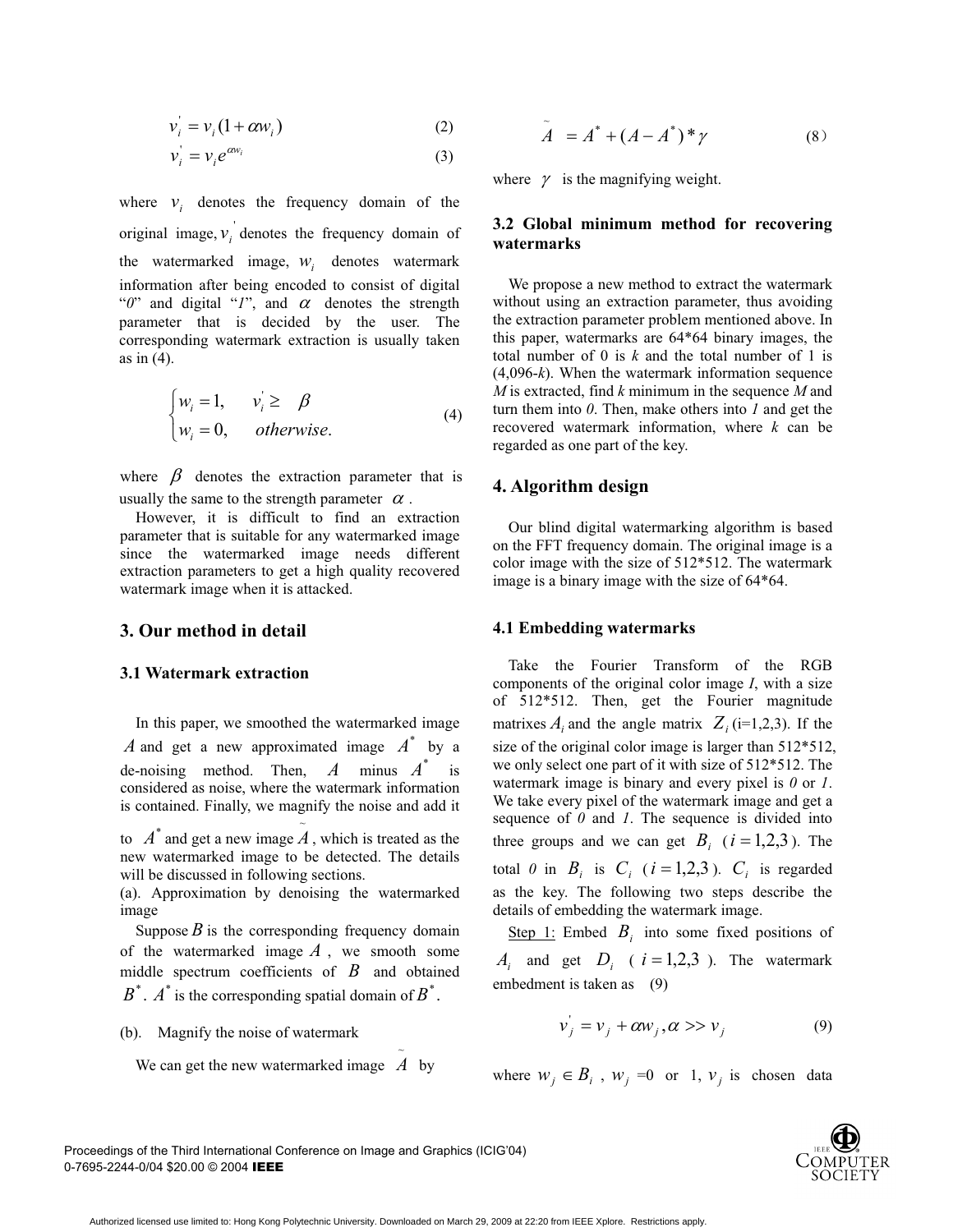from  $A_i$  (  $i = 1,2,3$  ). The strength parameter  $\alpha = 12000$  .

matrix is  $Z_i$ ) and get  $A_i$ , which is the RGB watermarked image  $I_W^*$  . Step2: Inverse the FFT transform to  $D_i$  (angle components of the watermarked image. So, we get the

#### **4.2 Extracting watermarks**

watermarked image  $I_W$  and get  $A_i$ , magnify the noise of  $A_i$  and get  $\tilde{A}_i$  using the method Step 1: Take the RGB components of the mentioned in Section 2.1, where  $\gamma = 30$ .

get  $B_i$  ( $i = 1,2,3$ ). Find watermark information sequence  $E_i$  ( $i = 1,2,3$ ). According to the key, furn the  $C_i$  minimum of  $E_i$  into digital " $\theta$ " and  $(i = 1,2,3)$ . Step 2: Make the Fourier Transform of  $A_i$  and from the corresponding positions of  $B_i$  and get the turn others into digital "*1"* and get sequence *Fi*

<u>Step 3:</u> Let  $F = \{F_i\}$  ( $i = 1,2,3$ ). Turn  $F$  into 64\*64 blocks and get the recovered watermark image . *W* ~

watermark image  $B$ . If  $r$  is above 0.6, we can Step 4: Compute the correlation data *r* between the original watermark image *A* and the recovered conclude that the watermark image and the recovered watermark image are basically coherent.

#### **5. Experimental results**

We have performed different attacks in our experiment. The attacks include cutting, erasing, adding noise, modifying color, modifying, translation, filtering and template attacks.

Fig.1 shows the original image and the watermark image. Figs. 2-3 show the comparative results obtained by general watermark extraction and our watermark extraction. It is obvious that our method can greatly reduce extraction errors. Table I gives some comparative parameters for the recovered watermark images using the two extraction methods.

Two decision parameters are also given in Table 1, which gives comparative results for the recovered watermark images using the two extraction methods. R1 are the correlation data between the extracted watermark images that are obtained by the classical method and the original watermark image. R2 are the correlation data between the extracted watermark images that are obtained by our method and the original watermark image.. Experimental results prove that our watermark extraction can enhance the accuracy of extracting watermark.





**Fig.1. The testing images used in our experiments. (a) The original image; (b) The watermark image.** 









**Fig. 2. Attacked I: cutting the watermarked image. (a) Watermarked image; (b) Result of classical method; (c) Magnify the noise; (d) Result of our method.** 



Proceedings of the Third International Conference on Image and Graphics (ICIG'04) 0-7695-2244-0/04 \$20.00 © 2004 IEEE